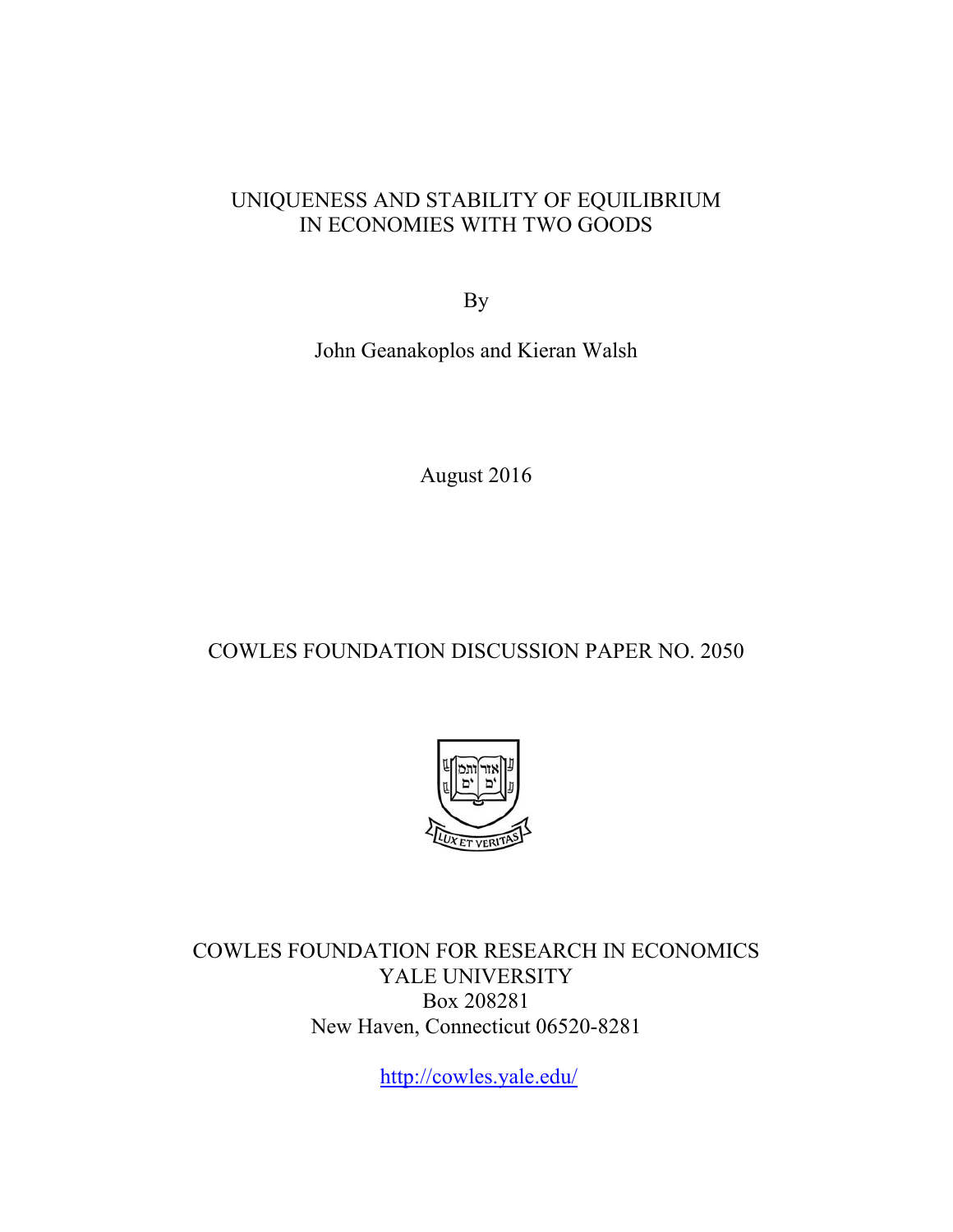# Uniqueness and Stability of Equilibrium in Economies with Two Goods

John Geanakoplos Yale University

Kieran James Walsh University of Virginia Darden School of Business

August 15, 2016

## Abstract

We offer new sufficient conditions ensuring demand is downward sloping local to equilibrium. It follows that equilibrium is unique and stable in the sense that rising supply implies falling prices. In our setting, there are two goods, which we interpret as consumption in different time periods, and many impatience types. Agents have the same Bernoulli utility function, but the types differ arbitrarily in time preference. Our main result is that if endowments are identical and utility displays nonincreasing absolute risk aversion, then market demand is strictly downward sloping local to equilibrium. We discuss implications for the Diamond-Dybvig literature.

Keywords: uniqueness of equilibrium, absolute risk aversion, excess demand functions, stability of equilibrium, Diamond-Dybvig models

JEL Classification: C62, D51, D58

We thank Alexis Akira Toda for providing us with useful comments.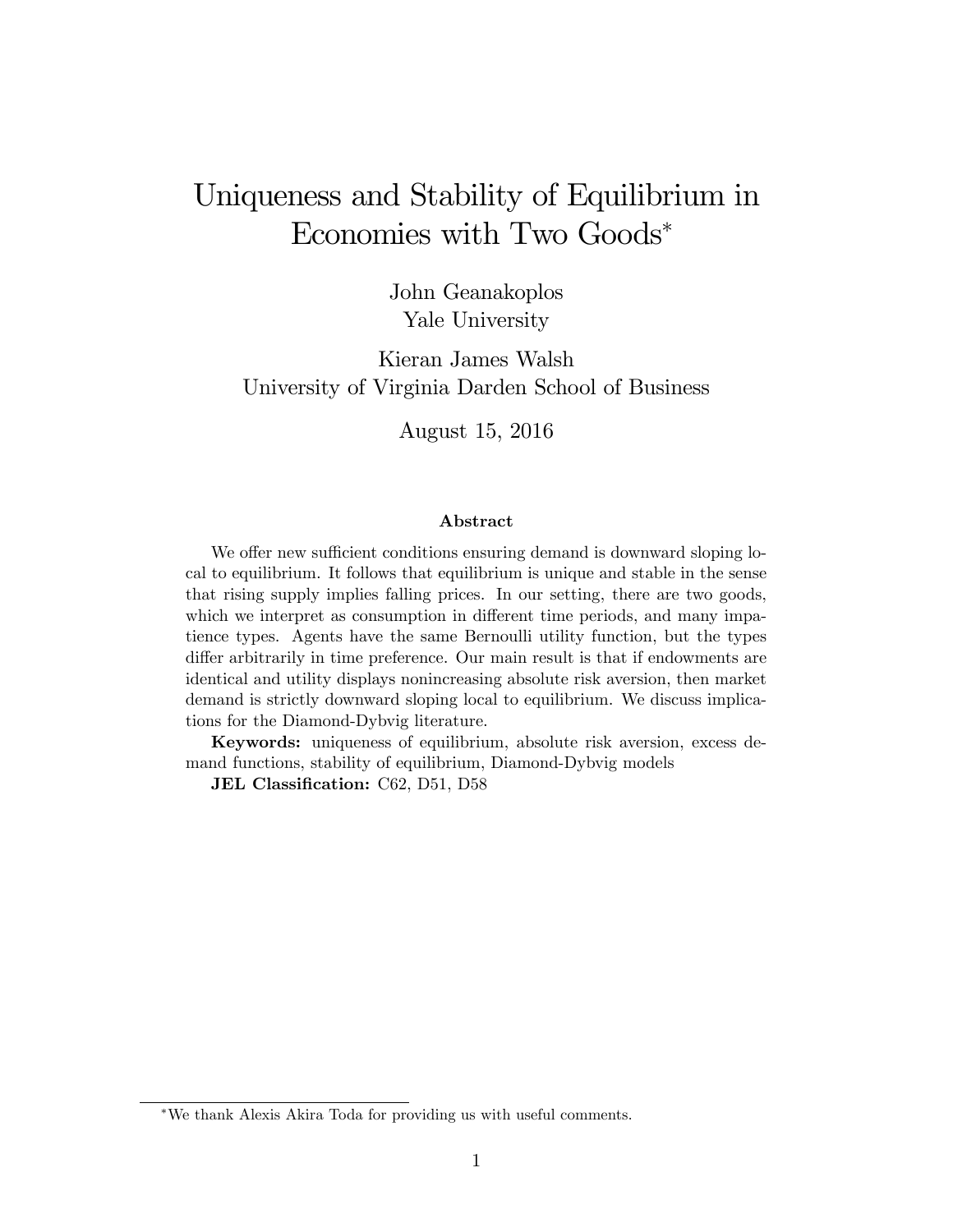## 1 Introduction and Related Literature

When the aggregate endowment temporarily increases, will interest rates fall? Will discoveries of oil push down gas prices? The intuitive answer to these questions is yes. The logic is that since individual demand is normally downward sloping, if supply of a good increases, its price must fall to clear markets and maintain equilibrium. But this reasoning requires that aggregate, market demand inherit the properties of individual demand. If, for example, markets are complete and agents have identical homothetic utility functions, equilibrium prices are as if there were a representative agent with homothetic preferences. In this case, micro intuition extends to the macroeconomy. But what if we place less restrictive assumptions on individual preferences? Will market demand still look like the demand curve of a rational person?

The Sonnenschein-Mantel-Debreu results give a negative answer to this question (see Shafer and Sonnenschein (1982) for a survey). They say that arbitrary continuous market excess demand functions can be generated by individuals with positive endowments and continuous, increasing, concave utility functions. In the case of Mantel (1976), the utility functions can even be restricted to be homothetic. The striking implication is that strong assumptions about individuals (such as homotheticity) may yield wild market excess demand functions exhibiting, for example, multiple equilibria and thus equilibria with upward sloping demand. In this case, equilibrium may be unstable in the sense that increasing supply may lead to higher prices. In short, the Sonnenschein-Mantel-Debreu results show that concavity, continuity, and homotheticity are not sufficient for aggregate demand to behave like individual demand. See Toda and Walsh (2016) for examples of and sufficient conditions for unstable equilibria in Edgeworth box economies with identical homothetic or quadratic Bernoulli utility functions.

Yet theorists have uncovered many cases where competitive equilibrium is unique and thus stable, meaning that aggregate demand is downward sloping at least local to equilibrium. See Kehoe (1998) and Mas-Colell (1991) for surveys of the uniqueness literature.<sup>1</sup> For example, suppose agent  $i \in I$  has differentiable, increasing, concave utility  $u_i(x) = \sum_{i=1}^{J}$  $j=1$  $u_{i,j}(x_j)$  over J goods and a positive endowment of each good. If for all  $i \in I$  relative risk aversion is everywhere less than  $1, -x_ju''_{i,j}(x_j) / u'_{i,j}(x_j) < 1$ ,

then all excess demands functions are downward sloping, and the resulting equilibrium is unique and stable (see Mas-Colell, Whinston, and Green (1995)). By assuming collinear endowments, the result of Mitiushin and Polterovich (1978) weakens this condition to  $-xu''/u' < 4$ . However, as Kehoe (1998) observes, "useful conditions that guarantee uniqueness of equilibrium are very restrictive," involving, say, quantitative bounds on relative risk aversion, as in these two instances.<sup>2</sup> Generally, as Kehoe

<sup>&</sup>lt;sup>1</sup>See Negishi (1962), Arrow and Hurwicz (1958), and Walras (1954) for early treatments of the topic of stability of competitive equilibrium.

<sup>&</sup>lt;sup>2</sup>Also, 4 is not a large value for relative risk aversion in the sense that many theoretical and empirical studies assume or estimate relative risk aversion to be well in excess of 4. See, for example, the meta-analysis of Havranek, Horvath, Irsova, and Rusnak (2015). Note that while their study is about the elasticity of intertemporal substitution (EIS), most of the papers they reference restrict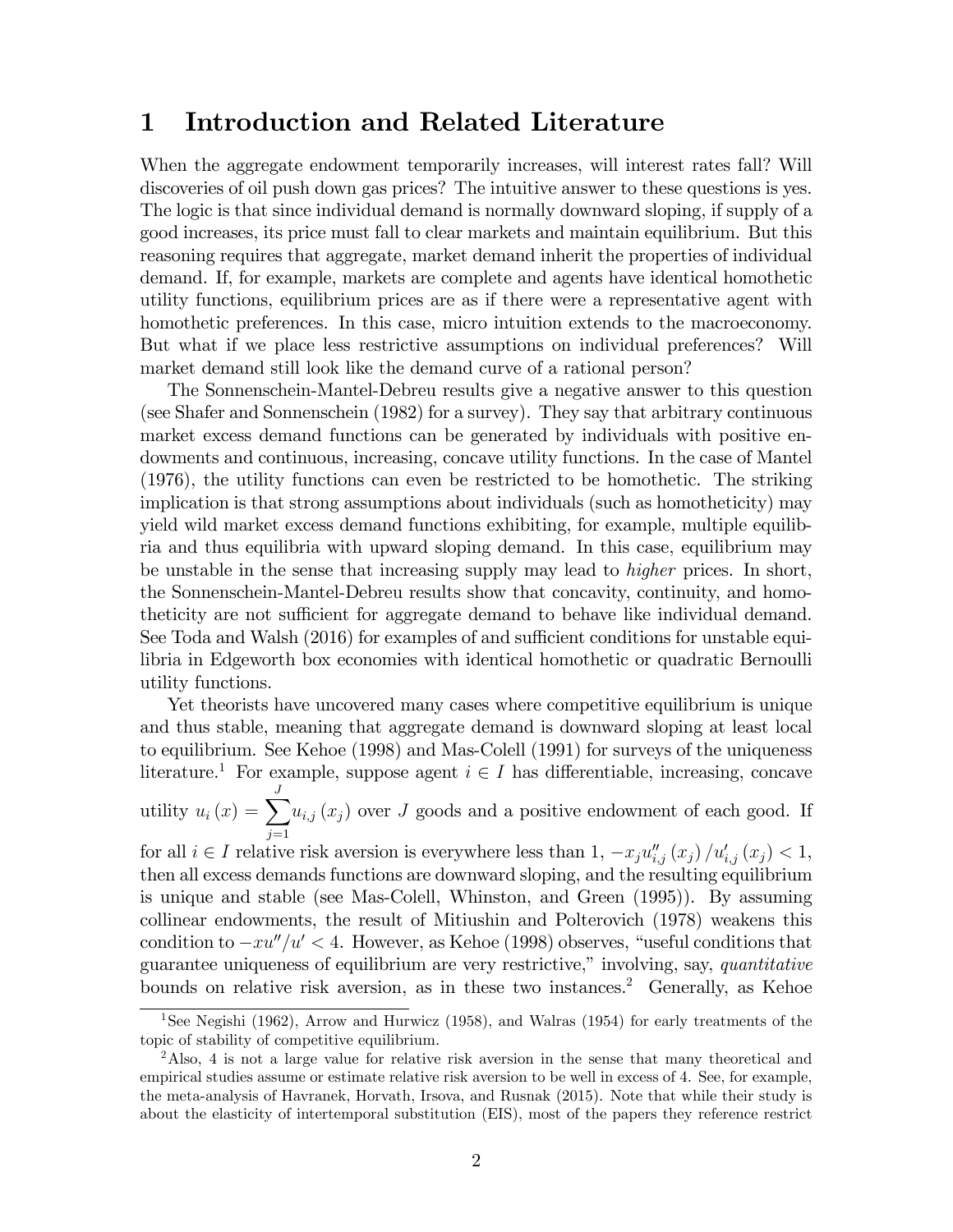$(1998)$  continues, conditions sufficient for uniqueness have been difficult to translate into economic intuition without losing necessity. Furthermore, while there are many applied general equilibrium models for which we do not have uniqueness proofs (as in the infinite horizon macroeconomics literature), non-uniqueness examples are equally rare in some settings. Therefore, as Kehoe (1998) writes, "It may be the case that most applied models have unique equilibria." Indeed, it may be that relatively weak, easily verified sufficient conditions are simply unknown.

In this paper, we offer new sufficient conditions ensuring aggregate demand is downward sloping local to equilibrium. It follows that equilibrium is unique and locally stable. In our setting, there are two goods, which we interpret as consumption in different time periods, and  $I < \infty$  impatience types. Agents have the same Bernoulli utility function  $u$ , but the types differ arbitrarily in time preference. That is, for arbitrary agent *i* utility is of the form  $u(c_1^i) + \beta^i u(c_2^i)$ , where  $\beta^i$  captures agent *i*'s patience. Our main result (Proposition 1) is that when agents have identical, strictly positive endowments, if  $u$  displays nonincreasing absolute risk aversion then market demand is strictly downward sloping local to equilibrium. That is, when the interest rate rises, aggregate demand for  $t = 2$  goods increases. It follows that (i) equilibrium is unique and (ii) increasing the supply of  $t = 1$   $(t = 2)$  goods leads to a fall (rise) in the equilibrium interest rate, in line with supply and demand intuition.

The assumption of nonincreasing absolute risk aversion is weak: at least since Arrow (1965) economists have almost universally held that increasing absolute risk aversion is an undesirable property because it implies investors spend less on risky assets as they become richer. Assuming identical endowments and two goods is more restrictive. However, this case is important because many papers have used it to study maturity mismatch and the role of government in managing liquidity. For example, the second and third periods of Diamond-Dybvig models consist of different patience types with identical endowments. These papers, which include Jacklin (1987), Bhattacharya and Gale (1987), Farhi, Golosov, and Tsyvinski (2009), Yared (2013), and Geanakoplos and Walsh (2015), show that the government can improve welfare by encouraging more short-term, liquid investment. Doing so increases welfare by pushing down the interest rate, which redistributes from patient to impatient types and hence mitigates a pecuniary externality. The key mechanism at play is rising liquidity leading to a fall in interest rates. In other words, proving inefficient liquidity provision in Diamond-Dybvig models requires stability of equilibrium. Geanakoplos and Walsh (2015) apply our Proposition 1 to show that in their generalized version of the Diamond-Dybvig model agents will always overinvest in high yielding but illiquid long-term assets and underinvest in short-term liquid assets.

Intuitively, why does nonincreasing absolute risk aversion rule out unstable equilibria and thus ensure uniqueness? Unstable equilibria arise when income effects are strong and positive in the aggregate, leading to upward sloping excess demand crossing 0. Absolute risk aversion  $-u''/u'$  is inversely proportional to the change in demand from increasing wealth. Thus, when absolute risk aversion is declining, the agent consuming the most is the most sensitive to changes in wealth. This implies

risk aversion to be the reciprocal of the EIS.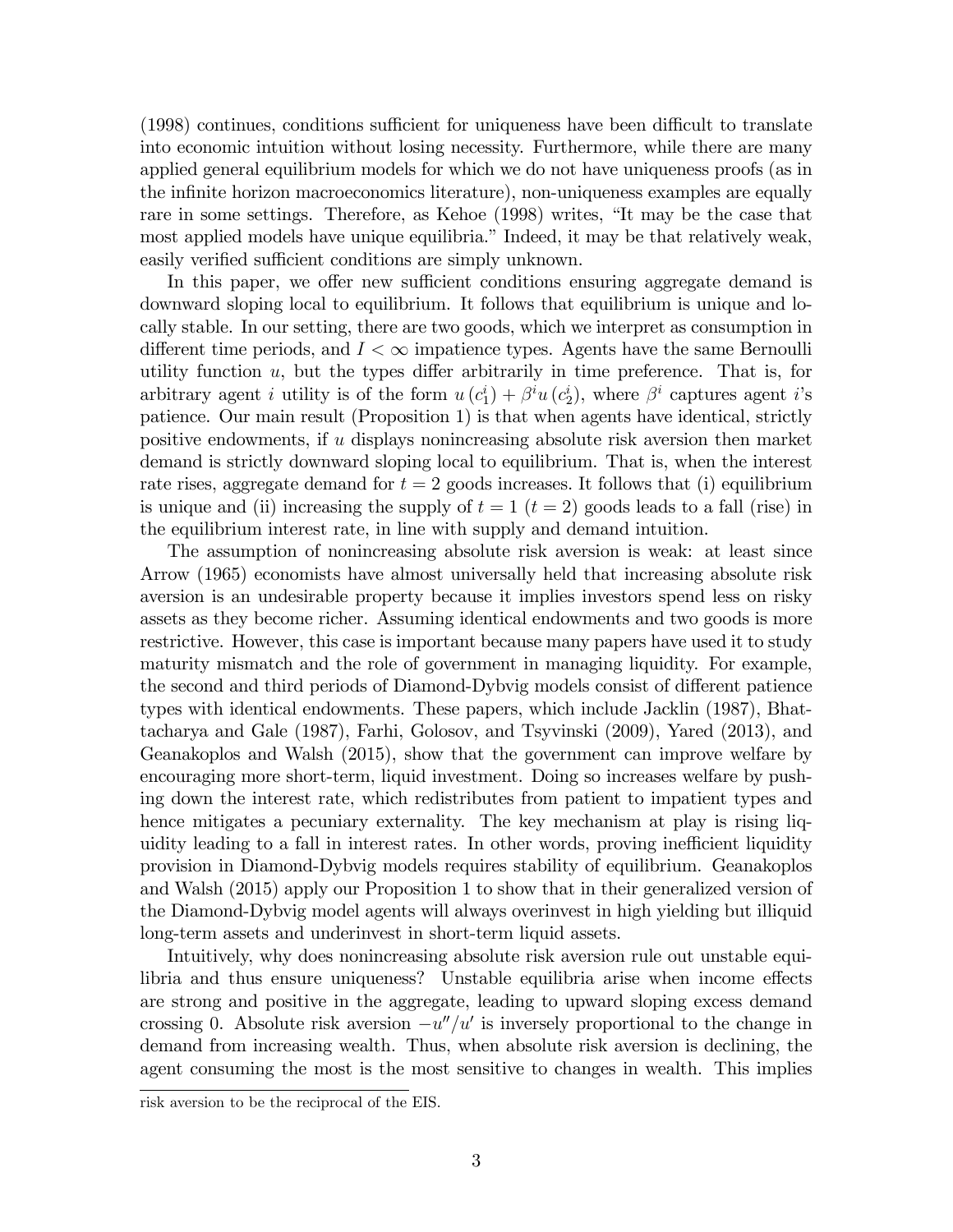that the aggregate income effect from a price rise is not positive because buyers face an income loss when the price increases, meaning the income effect reinforces the price effect for the most wealth sensitive consumers. Technically, we show that, given any price, nonincreasing absolute risk aversion implies that the derivative of consumption with respect to wealth is positively correlated with excess demand across agents, and thus that the average total income effect of a price increase is less than the total income effect of the "average" agent.<sup>3</sup> In equilibrium, market clearing implies the "average" agent must have zero excess demand, meaning his total income effect is zero. Therefore, equilibrium is essential for our result. Indeed, demand could be upward sloping away from equilibrium.

In Section 2, we exposit the model and prove our propositions.

### **Model and Results**  $\bf{2}$

Consider an economy consisting of two time periods,  $t \in \{1, 2\}$ , and a unit mass of agents. There is a single consumption good in each time period. We normalize to 1 the price of  $t = 1$  goods and define q to be the price of  $t = 2$  goods.<sup>4</sup> There are I impatience types indexed by *i*. Type *i* is distinguished by the parameter  $\beta^i > 0$ . The  $t = 1$  present value utility of impatience type i is

$$
U^{i}\left(c_{1}^{i}, c_{2}^{i}\right) = u\left(c_{1}^{i}\right) + \beta^{i} u\left(c_{2}^{i}\right),
$$

where  $c_t^i$  is the consumption of type i at  $t \in \{1,2\}$ .  $\pi_i$  is the fraction of i-types, and  $\sum \pi_i = 1$ . That is, while the agents have identical Bernoulli utility functions, the economy exhibits arbitrary time preference heterogeneity. Agent  $i$  has endowment  $(e_1^i, e_2^i) \gg 0$ , and the agents are ordered by patience:

$$
\beta^1 < \ldots < \beta^I.
$$

Stars denote equilibrium quantities. We assume that  $u$  is twice continuously differentiable,  $u' > 0$ ,  $u'' < 0$ , and  $\lim_{x \downarrow 0} u'(x) = \infty$ .

Define  $a(\cdot) \equiv -u''(\cdot)/u'(\cdot)$  to be the Arrow-Pratt measure of absolute risk aversion. The budget set of an agent is

$$
\mathcal{B}^i\left(q, e_1^i, e_2^i\right) = \left\{ \left(c_1^i, c_2^i\right) \in \mathbb{R}_+^2 \left| c_1^i + q c_2^i \le e_1^i + q e_2^i \right| \right\}.
$$

**Definition 1 (Competitive Equilibrium)** Competitive Equilibrium consists of  $a$ price  $q^* > 0$  and consumption bundles  $\{(c_1^{i*}, c_2^{i*})\}_{i \in I}$  such that

 $3\text{As}$  we have an endowment economy, there are two income effects from a price change: the indirect effect on purchasing power, which is the income effect in the standard textbook Slutsky equation, and the direct endowment wealth effect. We refer to the sum as the "total" income effect.

<sup>&</sup>lt;sup>4</sup>For exposition we call the two goods consumption at  $t = 1$  and  $t = 2$ , which means the relative price is the interest rate, but our set up and analysis are identical to a static setting with two different goods.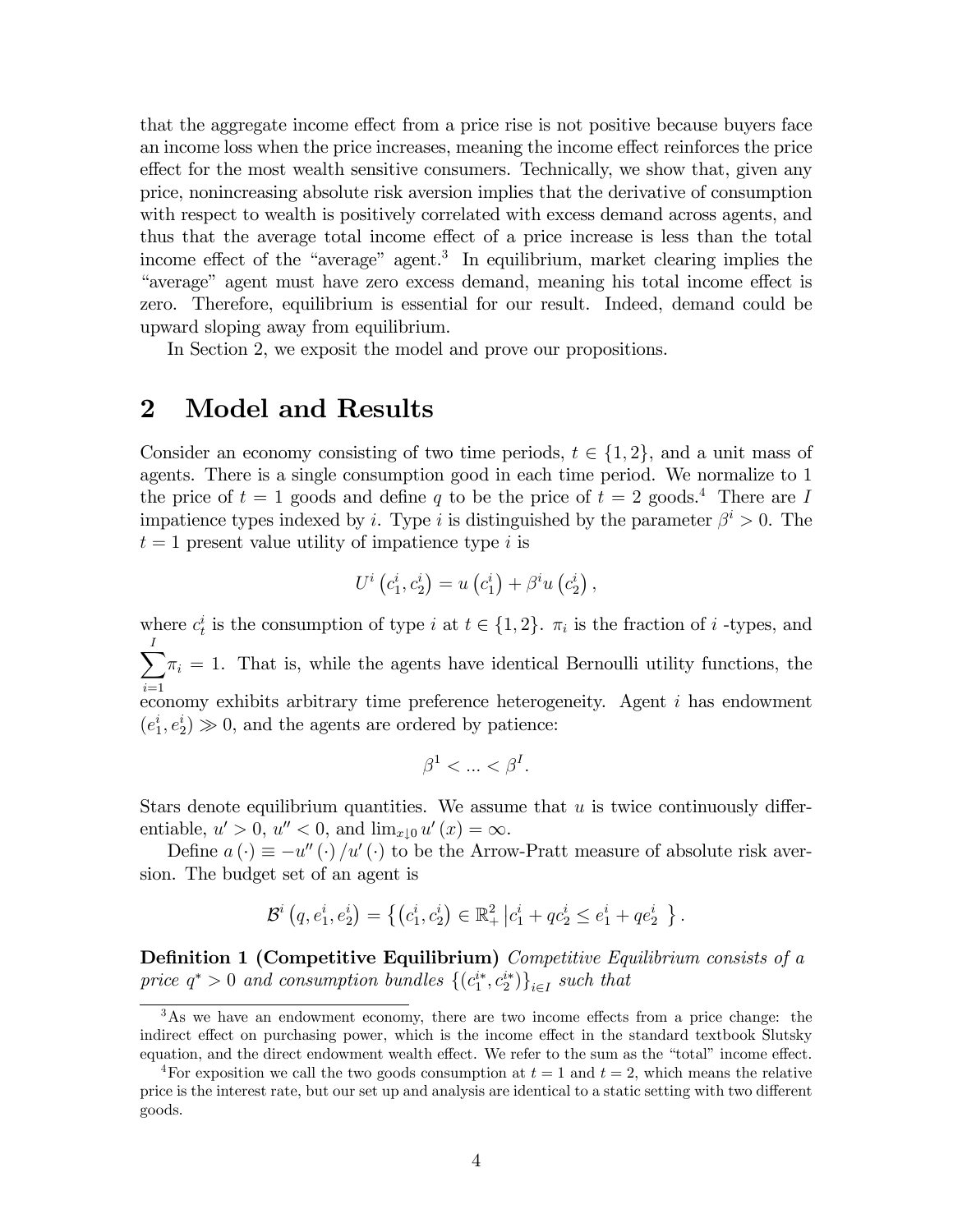1. For all  $i \in I$ , given  $q^*$ , if  $(c_1^i, c_2^i) \in \mathcal{B}^i(q, e_1^i, e_2^i)$  then  $U^i(c_1^i, c_2^i) \leq U^i(c_1^{i*}, c_2^{i*}).$ 

2. 
$$
\sum_{i=1}^{I} \pi_i (c_1^{i*}, c_2^{i*}) = \sum_{i=1}^{I} \pi_i (e_1^{i}, e_2^{i}).
$$

Define  $\omega^i(q) \equiv e_1^i + q e_2^i$  to be an agent's wealth at price q. The budget constraint is  $c_1^i + qc_2^i \leq \omega^i(q)$ . Define  $c_t^i(q, \omega^i)$  to be type i's time t demand at price q and wealth  $\omega^i$ .  $u' > 0$ ,  $u'' < 0$ , and  $\lim_{x \downarrow 0} u'(x) = \infty$  imply that the first order condition  $\beta^i u'(c_2^i) = q u'(u^i(q) - q c_2^i)$  characterizes the demand function for any  $q > 0$ . Since u is twice continuously differentiable, the implicit function theorem and the first order condition give us that  $c_2^i(q,\omega^i)$  is continuously differentiable. Define  $D(q) \equiv \sum_i \pi_i c_2^i (q, \omega^i (q))$  to be market demand for  $t = 2$  goods.  $D(q)$  is continuously differentiable since  $c_2^i(q,\omega^i)$  is, and, by standard arguments,  $\lim_{q\to 0} D(q) = \infty$  (see Mas-Colell, Whinston, and Green (1995)).

The goal is to show that when agents have identical endowments decreasing absolute risk aversion ensures market demand for  $t = 2$  goods is downward sloping, local to any equilibrium:  $D'(q^*) < 0$ . We break most of the proof down into four lemmas. Lemma 1 shows that for any price  $q > 0$  demand is ordered according to patience. This is the first step in ordering total income effects.

**Lemma 1 (Consumption Lemma)** If  $(e_1^i, e_2^i) = (e_1, e_2)$   $\forall i$ , then

$$
c_2^1(q, \omega^1(q)) < ... < c_2^I(q, \omega^I(q))
$$
  
 $c_1^1(q, \omega^1(q)) > ... > c_1^I(q, \omega^I(q))$ 

for any  $q > 0$ .

**Proof.** By the assumption on u,  $\lim_{x\downarrow 0} u'(x) = \infty$  in particular, the solution to each agent's optimization problem is interior, so the first order conditions characterize the demand functions:

$$
q = \beta^i \frac{u'(c_2^i)}{u'(c_1^i)} = \beta^j \frac{u'(c_2^j)}{u'(c_1^j)}, \ \forall i, j \in I.
$$

Since endowments are identical,  $\omega^{i}(q) = \omega(q) = e_1 + qe_2$  for all  $i \in I$ . Using the budget constraint and  $\beta^i < \beta^j$  for  $i < j$ , it follows that if  $i < j$  then

$$
\frac{u'\left(c_2^i\right)}{u'\left(\omega\left(q\right)-qc_2^i\right)} > \frac{u'\left(c_2^j\right)}{u'\left(\omega\left(q\right)-qc_2^j\right)}
$$

 $c_2^j > c_2^i$  follows immediately from  $u'' < 0$ , and the budget constraint then gives  $c_1^j < c_1^i$ .

The second lemma, which invokes Lemma 1, says that if absolute risk aversion is nonincreasing then the derivative of consumption with respect to wealth is ordered according to patience.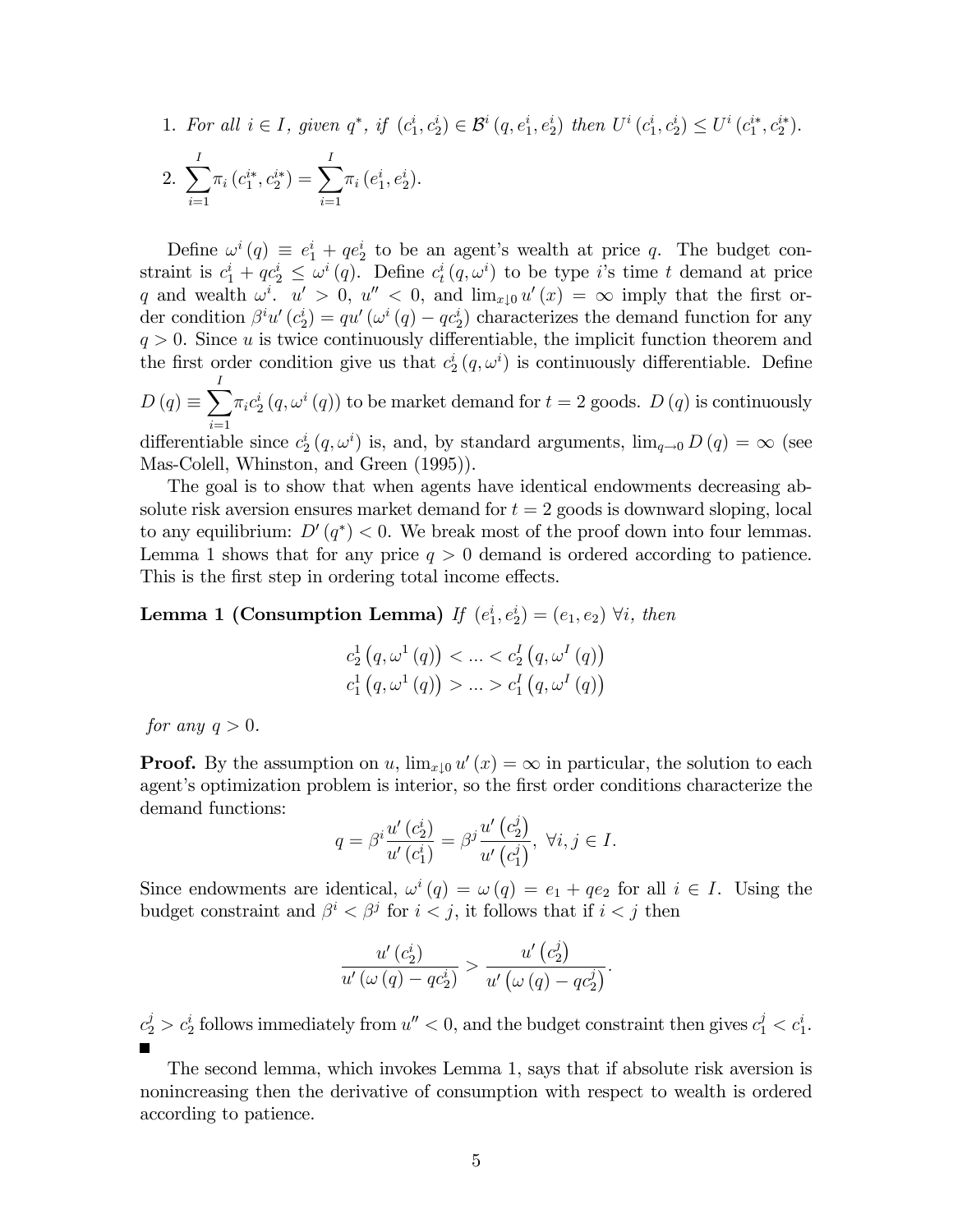**Lemma 2 (Income Effect Lemma)** If  $(e_1^i, e_2^i) = (e_1, e_2)$   $\forall i$  and  $a(x) \ge a(y)$ whenever  $x \leq y$ , then

$$
\frac{\partial c_2^1(q, \omega(q))}{\partial \omega} < \dots < \frac{\partial c_2^I(q, \omega(q))}{\partial \omega}
$$

for any  $q > 0$ .

**Proof.** Suppressing superscripts for now and implicitly differentiating with respect to  $\omega$  the first order condition of an arbitrary agent,  $\beta u'(c_2) = qu'(\omega - qc_2)$ , we get

$$
\frac{\partial c_2}{\partial \omega} \beta u''(c_2) = \left(1 - q \frac{\partial c_2}{\partial \omega}\right) qu''(c_1)
$$

$$
\implies
$$

$$
\frac{\partial c_2}{\partial \omega} = \frac{qu''(c_1)}{\beta u''(c_2) + q^2 u''(c_1)}.
$$

Using the first order condition  $q = \beta u'(c_2)/u'(c_1)$  and the definition of  $a(x)$ , we get

$$
\frac{\partial c_2}{\partial \omega} = \frac{1}{\frac{a(c_2)}{a(c_1)} + q}.
$$

Since a is a decreasing function, the lemma follows immediately from the ordering of consumption (Lemma 1).  $\blacksquare$ 

The upshot of Lemmas 1 and 2 is that the wealth effect term  $\partial c_2^i/\partial \omega$  is monotonically increasing in  $c_2^i$ . Choosing agent i with probability  $\pi_i$ , we can write market excess demand as expected excess demand:  $\sum_{i=1}^{I} \pi_i (c_2^i (q, \omega(q)) - e_2^i) = E_{\pi} [c_2^i (q, \omega(q)) - e_2^i].$ Moreover, the monotonic relationship gives us the following covariance result.

Lemma 3 (Covariance Lemma) If  $(e_1^i, e_2^i) = (e_1, e_2)$   $\forall i$  and  $a(x) \ge a(y)$ whenever  $x \leq y$ , then for any  $q > 0$ 

$$
cov_{\pi}\left(\frac{\partial c_{2}^{i}\left(q,\omega\left(q\right)\right)}{\partial\omega},c_{2}^{i}\left(q,\omega\left(q\right)\right)\right)=
$$

$$
\sum_{i=1}^{I}\pi_{i}\frac{\partial c_{2}^{i}\left(q,\omega\left(q\right)\right)}{\partial\omega}c_{2}^{i}\left(q,\omega\left(q\right)\right)-\left(\sum_{i=1}^{I}\pi_{i}\frac{\partial c_{2}^{i}\left(q,\omega\left(q\right)\right)}{\partial\omega}\right)\left(\sum_{i=1}^{I}\pi_{i}c_{2}^{i}\left(q,\omega\left(q\right)\right)\right)\geq 0.
$$

Intuitively, why does nonincreasing absolute risk aversion yield this positive relationship between consumption and the strength of the income effect? Since the first order condition is

$$
\frac{u'(c_2)}{u'(c_1)} = \frac{q}{\beta},
$$

when an agent receives more wealth, optimization entails maintaining the ratio between  $t = 2$  and  $t = 1$  marginal utility. That is, the agent must adjust consumption so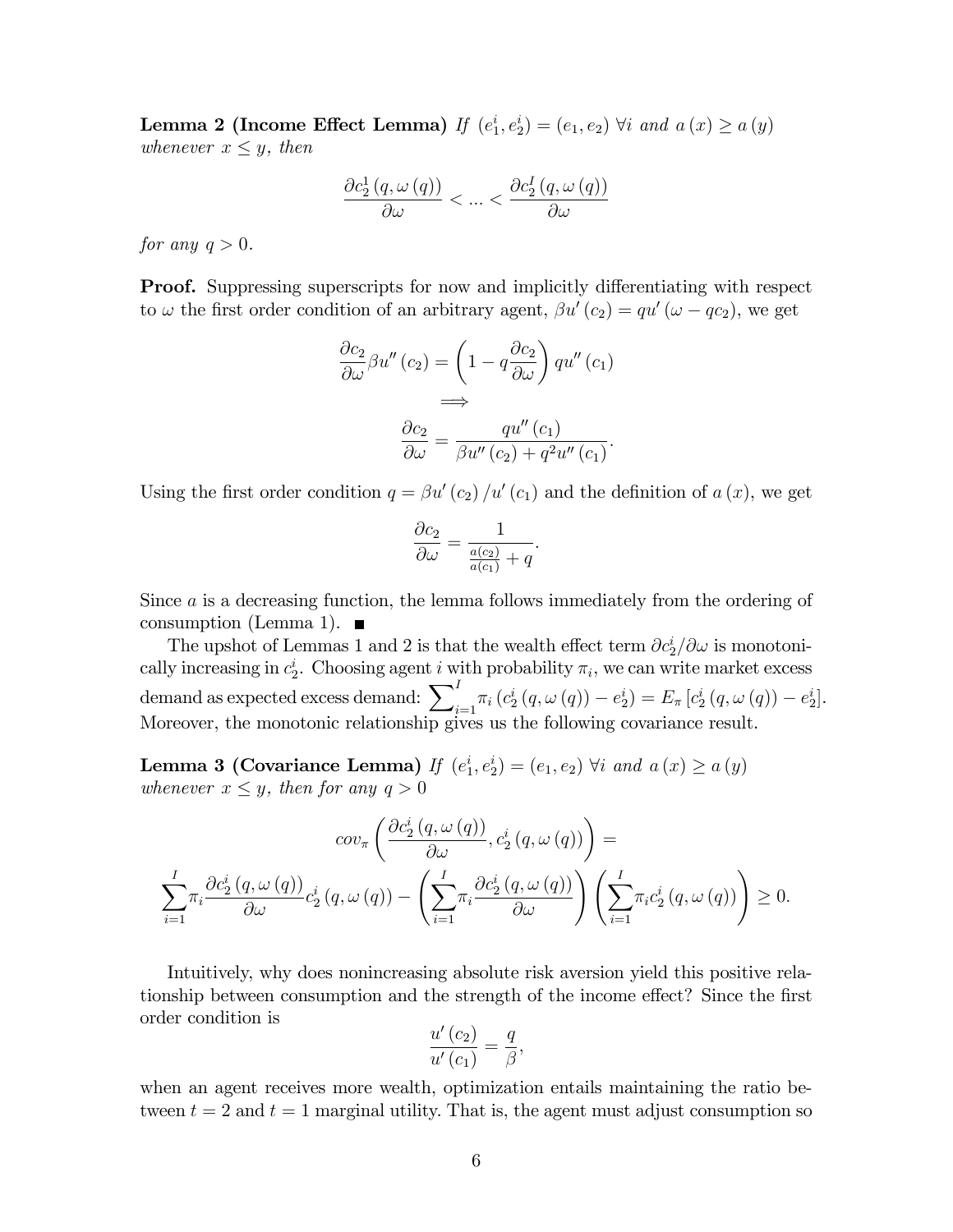that the percentage increase in marginal utility is the same in both periods. Absolute risk aversion  $a = -u''/u'$  measures the percentage change in marginal utility per unit change in consumption. With declining absolute risk aversion, the most patient agents, who by Lemma 1 have high  $c_2$  and low  $c_1$ , must make a large adjustment to  $c_2$  (and a small adjustment to  $c_1$ ) to maintain the first order condition after receiving new wealth. Thus the covariance (across agents according to the probabilities  $\pi_i$ ) between income effects and consumption is nonnegative.

What is the relevance of these lemmas for the slope of demand? As we will see in the proof of Proposition 1,  $-(c_2 - e_2)(\partial c_2/\partial \omega)$  is the total income effect in the Slutsky equation for agent i. Therefore, the Covariance Lemma tells us, loosely, that the average income effect is bounded above by the income effect of the "average" agent:

$$
\sum_{i=1}^{I} \pi_i \frac{-\partial c_2^i(q, \omega(q))}{\partial \omega} \left( c_2^i(q, \omega(q)) - e_2 \right)
$$
  

$$
\leq \left( \sum_{i=1}^{I} \pi_i \frac{-\partial c_2^i(q, \omega(q))}{\partial \omega} \right) \left( \sum_{i=1}^{I} \pi_i \left( c_2^i(q, \omega(q)) - e_2 \right) \right).
$$

When we impose the market clearing price,  $q^*$ , average excess demand is 0, implying the market total income effect is negative:

Lemma 4 (Market Income Effect Lemma) If  $(e_1^i, e_2^i) = (e_1, e_2)$   $\forall i$  and  $a(x) \ge a(y)$  whenever  $x \le y$ , then

$$
\sum_{i=1}^{I} \pi_i \frac{-\partial c_2^i (q^*, \omega(q^*))}{\partial \omega} \left( c_2^i (q^*, \omega(q^*)) - e_2 \right) \leq 0.
$$

**Proof.** Since the agents have the same endowment, the Covariance Lemma implies  $cov_{\pi}(\partial c_2^i/\partial \omega, c_2^i - e_2) \geq 0$ . The lemma then immediately follows from the definition of covariance and market clearing at  $q = q^*$ ,  $\sum_{n=1}^{N}$  $i=1$  $\pi_i (c_2^i (q^*, \omega (q^*)) - e_2) = 0.$ 

It follows that demand is downward sloping local to any equilibrium  $q^*$ :

**Proposition 1 (Downward Sloping Demand)** If  $(e_1^i, e_2^i) = (e_1, e_2)$   $\forall i$  and  $a(x) \ge a(y)$  whenever  $x \le y$ , then  $D'(q^*) < 0$ .

**Proof.** For any agent i, the endowment economy Slutsky equation is

$$
\frac{dc_2^i}{dq} = \frac{\partial h^i}{\partial q} + \frac{-\partial c_2^i}{\partial \omega} (c_2^i - e_2) ,
$$

where  $h^i$  is Hicksian demand. The first term is the substitution effect. It is strictly negative for all  $q > 0$  by the compensated law of demand. The second term, the total income effect, may be positive or negative. However, at an equilibrium  $q^*$  the Market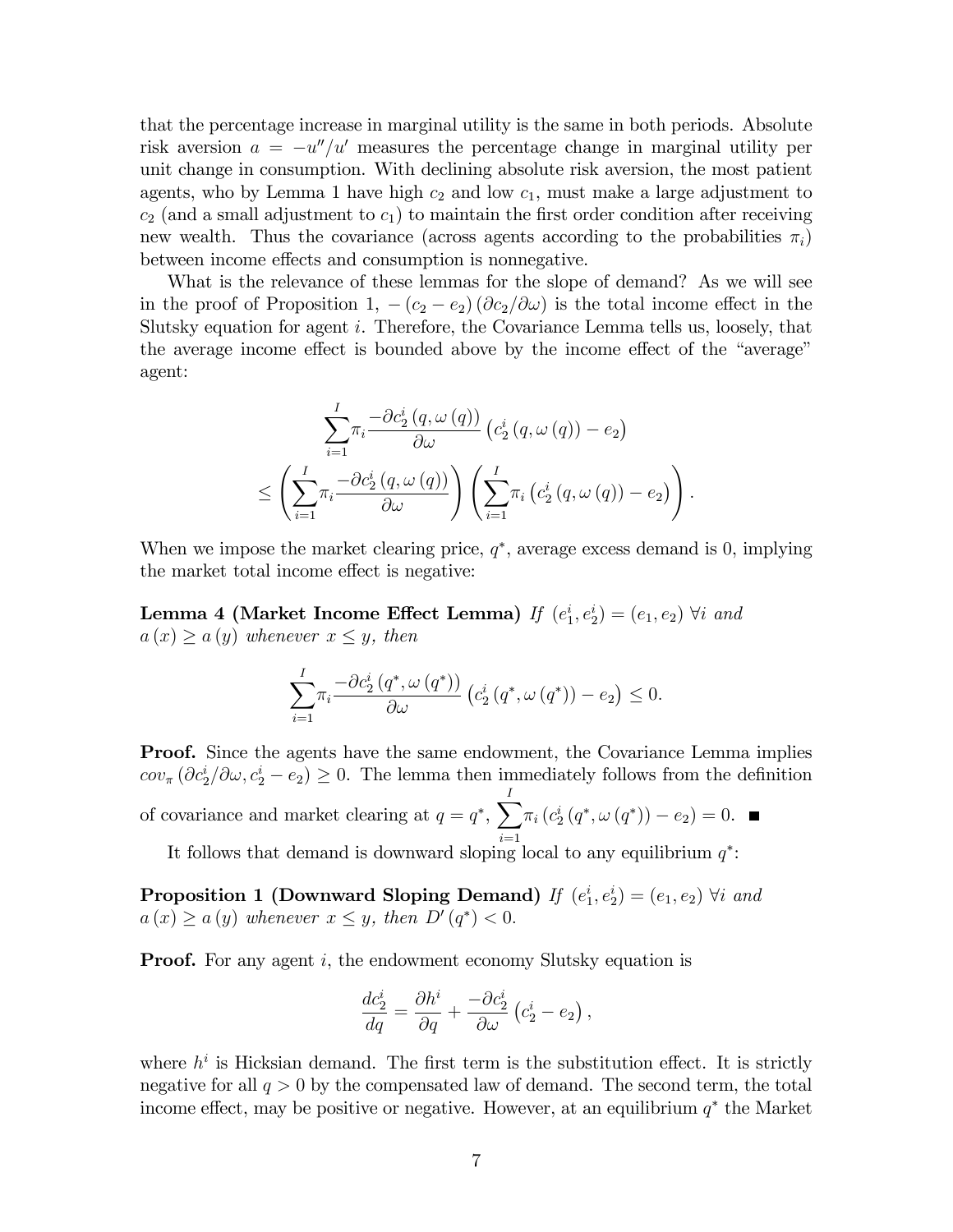Income Effect Lemma says that the average income effect is negative. Therefore,  $D'(q^*)$  < 0 follows immediately from averaging  $dc_2^i/dq$  across agents and imposing market clearing.<sup>5</sup>

In summary, demand is downward sloping local to equilibrium. Separability and  $u' > 0$ ,  $u'' < 0$  ensure the market substitution effect is negative. Thus, whether intuitive supply and demand statics apply depends on the market's total income effect. Declining absolute risk aversion puts an upper bound on this total market income effect: the buyer income effect, which has the "correct" sign, has the greatest weight in aggregation. This is because declining absolute risk aversion means buyers have insensitive marginal utility and must make large adjustments to equate marginal utility across goods when optimizing. Market clearing means the upper bound is zero.

Proposition 1 implies a unique equilibrium exists.

**Proposition 2 (Uniqueness)** If  $(e_1^i, e_2^i) = (e_1, e_2)$   $\forall i$  and  $a(x) \ge a(y)$  whenever  $x \leq y$ , then there is a unique equilibrium.

**Proof.** Since  $\lim_{q\to 0} D(q) = \infty$ , we can find  $q > 0$  such that  $z(q) \equiv D(q) - e_2 > 0$ if  $q \leq q$ . Since the budget constraint is  $q(c_2 - e_2) = e_1 - c_1$ , by applying the same argument to  $c_1$  and  $1/q$  we can find  $\overline{q}$  such that  $z (q) < 0$  if  $q \geq \overline{q}$ . Therefore, by the intermediate value theorem, we can find  $q^* \in [q, \overline{q}]$  such that  $z(q^*) = 0$ . That is, an equilibrium exists. Let  $Q^*$  denote the set of equilibrium prices, and let  $q^* = \inf Q^*$ .  $q^*$  > q exists and is an equilibrium because demand is continuous and  $z(q) > 0$  if  $q \leq \underline{q}$ . Thus, there is no equilibrium to the left of  $\underline{q}^*$  by definition. By Proposition 1,  $D\prime(\overline{q^*})$  < 0, so if there is an equilibrium to the right of  $q^*$ , it must satisfy  $D' \geq 0$  by the continuity of D. This would contradict Proposition 1, so  $q^*$  constitutes the unique equilibrium. See Figure 1.  $\blacksquare$ 

Finally, let  $z(q; e_1, e_2)$  denote market excess demand for  $t = 2$  goods at price q and the common endowment  $(e_1, e_2)$ . Also, let  $Q(e_1, e_2)$  denote the equilibrium price corresponding to endowment  $(e_1, e_2)$ . Q is continuously differentiable by the implicit function theorem, as demand is continuously differentiable. Our final result shows that increasing the supply of  $t = 1$   $(t = 2)$  goods leads to a fall (rise) in the equilibrium interest rate, in line with supply and demand intuition.

**Proposition 3 (Stability)** If  $(e_1^i, e_2^i) = (e_1, e_2)$   $\forall i$  and  $a(x) \ge a(y)$  whenever  $x \leq y$ , then (i)  $\frac{\partial}{\partial e}$  $\frac{\partial}{\partial e_1} Q(e_1, e_2) > 0$  and (ii)  $\frac{\partial}{\partial e_1}$  $\frac{\partial}{\partial e_2} Q(e_1, e_2) < 0.$ 

 $5$ Formally, implicitly differentiating the first order condition of an agent we get

$$
\frac{dc_2}{dq} = \underbrace{\frac{u'(c_1)}{\beta u''(c_2) + u''(c_1) q^2}}_{SE(q)} + \underbrace{\frac{-\partial c_2}{\partial \omega}(c_2 - e_2)}_{TI(q)}.
$$

Thus,

$$
D'(q) = \sum_{i \in I} \pi_i SE^i(q) + \sum_{i \in I} \pi_i TI^i(q).
$$

By Lemma 4, we have  $\sum$  $i \in I$  $\pi_i TI^i(q^*) \leq 0$ . Since  $SE^i(q) < 0$  by  $u' > 0$  and  $u'' < 0$ , it follows that  $D'(q^*) < 0.$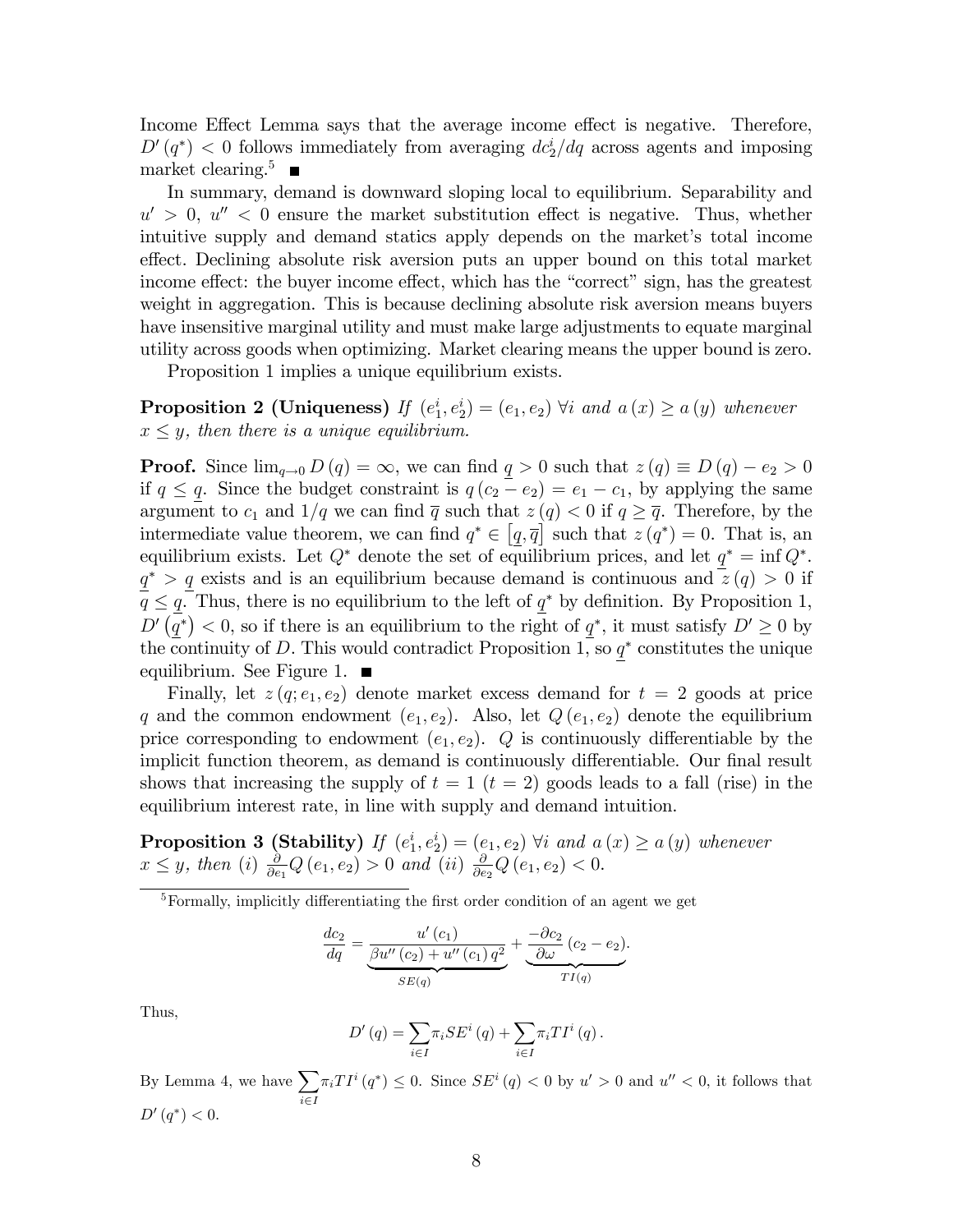**Proof.** First, note that for any q, if  $e'_1 > e_1$  then  $z(q; e'_1, e_2) > z(q; e_1, e_2)$ , so  $\partial z/\partial e_1 > 0$ . This follows from  $\partial c_2^i/\partial \omega = (a(c_2^i)/a(\omega(q) - qc_2^i) + q)^{-1} > 0$  for all i, which we derived in the proof of Lemma 2. Also, we know that

$$
\frac{\partial c_2^i}{\partial e_2} = q \frac{\partial c_2^i}{\partial \omega} = \frac{q}{\frac{a(c_2^i)}{a(\omega(q) - qc_2^i)} + q} < 1.
$$

Therefore,

$$
\frac{\partial}{\partial e_2} \left( c_2^i - e_2 \right) = \frac{\partial c_2^i}{\partial e_2} - 1 < 0,
$$

so  $\partial z/\partial e_2 < 0$ . Since  $z_q(Q(e_1, e_2); e_1, e_2) < 0$  by Proposition 1, it follows that  $\frac{\partial}{\partial e_1}Q(e_1, e_2) > 0$  and  $\frac{\partial}{\partial e_2}Q(e_1, e_2) < 0$ , as we see graphically in Figure 1.



Figure 1: The figure shows market excess  $t = 2$  demand,  $z(q; e_1, e_2)$ , as a function of the  $t = 2$  goods price, q. Increasing  $e_1$   $(e_2)$ shifts z up (down) and leads to an increase (decrease) in equilibrium  $q$ .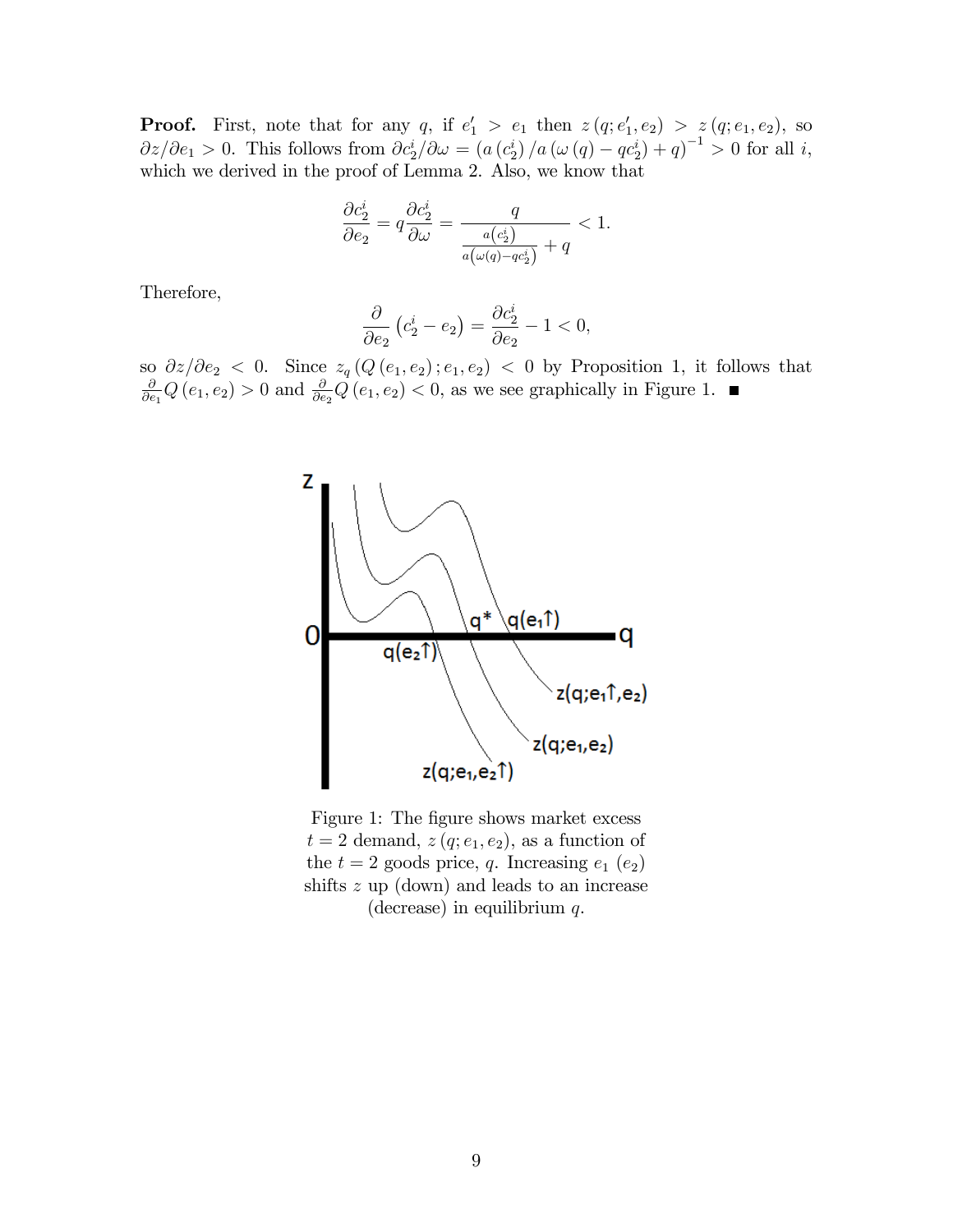### $\bf{3}$ Reference

- 1. ARROW, K.J. (1965): Aspects of the Theory of Risk Bearing, Academic Publishers.
- 2. ARROW, K.J., AND L. HURWICZ (1958): "On the Stability of the Competitive Equilibrium," Econometrica, 26, 522-552.
- 3. BHATTACHARYA, S., AND D. GALE (1987): "Preference Shocks, Liquidity and Central Bank Policy", in W. Barnett and K. Singleton (eds.) New *Approaches to Monetary Economics* (New York: Cambridge University Press).
- 4. DIAMOND, D., AND P. DYBVIG (1983): "Bank Runs, Liquidity, and Deposit Insurance", Journal of Political Economy, 91, 401–419.
- 5. FARHI, E., M. GOLOSOV, AND A. TSYVINSKI (2009): "A Theory of Liquidity and Regulation of Financial Intermediation," The Review of Economic *Studies*, 76, 973-992.
- 6. GEANAKOPLOS, J., AND K.J. WALSH (2015): "Inefficient Liquidity Provision," Working Paper.
- 7. HAVRANEK, T., R. HORVATH, Z. IRSOVA, AND M. RUSNAK (2015): "Cross-Country Heterogeneity in Intertemporal Substitution," Journal of International *Economics*, 96, 100-118.
- 8. JACKLIN, C. J. (1987): "Demand Deposits, Trading Restrictions, and Risk Sharing" in E. Prescott and N.Wallace (eds.) Contractual Arrangements for *Intertemporal Trade* (Minneapolis: University of Minnesota Press), 26–47.
- 9. KEHOE, T. (1998): "Uniqueness and stability," in A.P. Kirman (ed.) *Elements* of General Equilibrium Analysis, Basil Blackwell, 38-87.
- 10. MANTEL (1976): "Homothetic Preferences and Community Excess Demand Functions," Journal of Economic Theory, 12, 197-201.
- 11. MAS-COLELL (1991): "On the Uniqueness of Equilibrium Once Again," in W.A. Barnett, B. Cornet, C. d'Aspremont, J. Gabszewicz, and A. Mas-Colell (eds.) Equilibrium Theory and Aplications, Cambridge University Press.
- 12. MAS-COLELL, A., M.D. WHINSTON, AND J.R. GREEN (1995): Microeco*nomic Theory*, Oxford University Press.
- 13. MITIUSHIN, L.G., AND V.W. POLTEROVICH (1978): "Criteria for Monotonicity of Demand Functions," (in Russian) Ekinomika i Matematicheskie Metody, 14, 122-128.
- 14. NEGISHI, T. (1962): "The Stability of a Competitive Economy: A Survey Article," Econometrica, 30, 635-669.